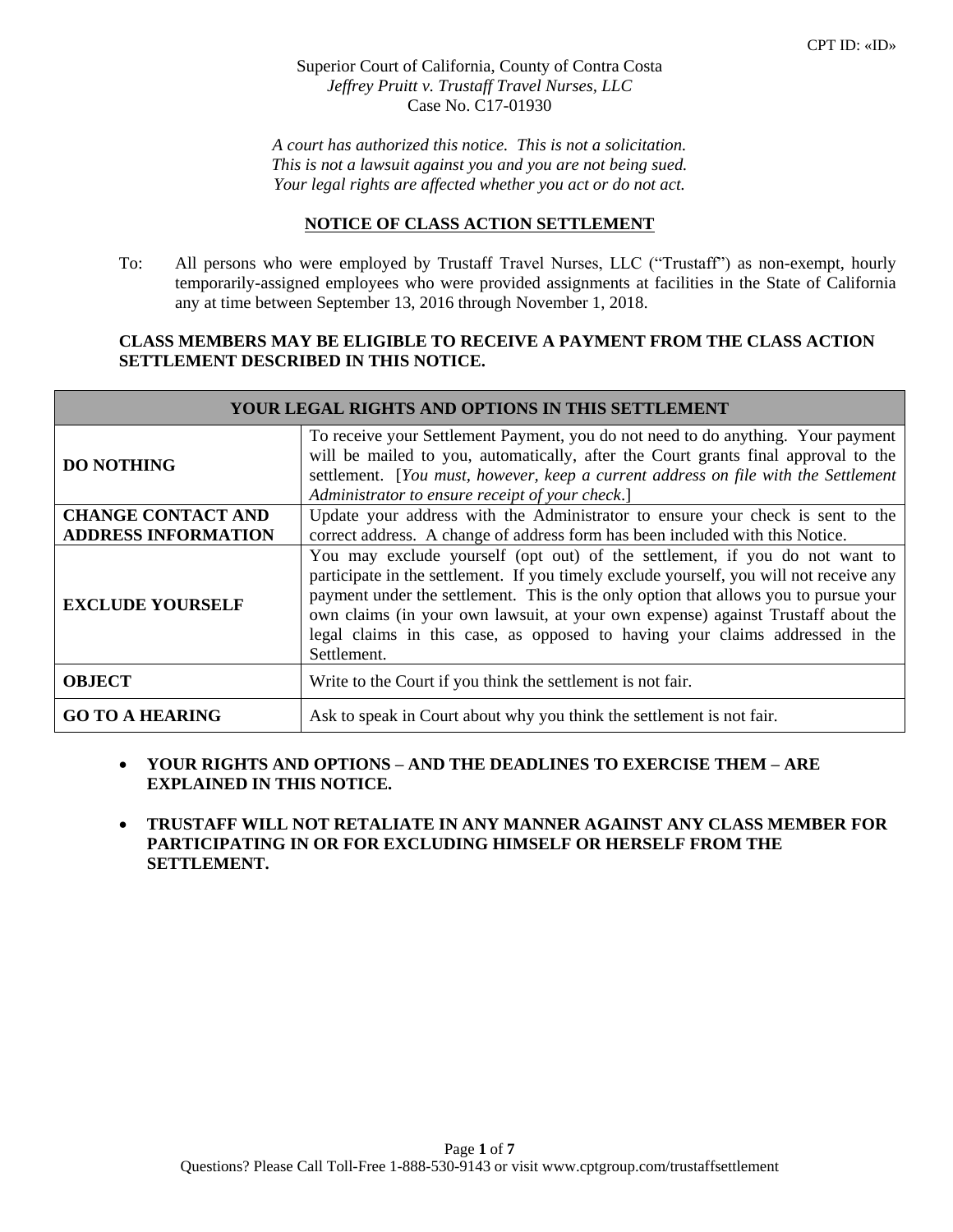# **WHAT THIS NOTICE CONTAINS**

# **BASIC INFORMATION**

| 1.  |                                               |  |
|-----|-----------------------------------------------|--|
| 2.  |                                               |  |
| 3.  |                                               |  |
| 4.  |                                               |  |
| 5.  |                                               |  |
|     | THE TERMS OF THE SETTLEMENT                   |  |
| 6.  |                                               |  |
| 7.  |                                               |  |
|     | <b>HOW TO GET A PAYMENT</b>                   |  |
| 8.  |                                               |  |
| 9.  |                                               |  |
| 10. |                                               |  |
| 11. |                                               |  |
|     | <b>EXCLUDING YOURSELF FROM THE SETTLEMENT</b> |  |
| 12. |                                               |  |
| 13. |                                               |  |
| 14. |                                               |  |
|     | <b>OBJECTING TO THE SETTLEMENT</b>            |  |
| 15. |                                               |  |
| 16. |                                               |  |
|     | THE COURT'S FINAL APPROVAL/FAIRNESS HEARING   |  |
| 17. |                                               |  |
| 18. |                                               |  |
| 19. |                                               |  |
|     | <b>GETTING MORE INFORMATION</b>               |  |
| 20. |                                               |  |
|     |                                               |  |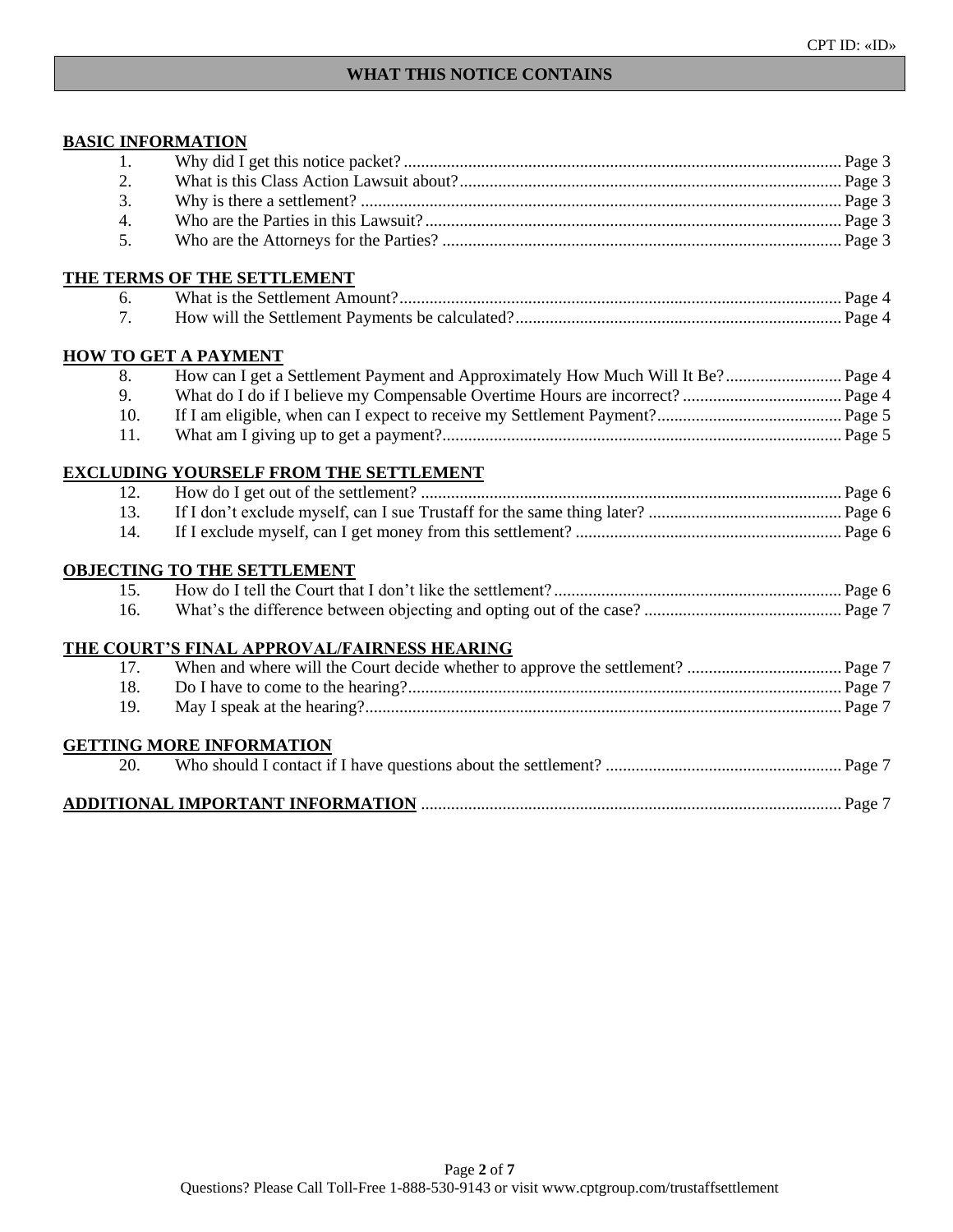## **1. Why did I get this notice packet?**

You received this notice because the records of Trustaff Travel Nurses, LLC ("Trustaff") identify you as someone Trustaff employed as a non-exempt, hourly temporarily-assigned employee who was provided at least one assignment at facilities in the State of California at any time from September 13, 2016 through November 1, 2018.

The purpose of this notice is to explain the lawsuit, the settlement, your legal rights, what benefits are available, who is eligible for them, and how to get them.

The Court in charge of the case is the Superior Court of the State of California, Contra Costa County, and the case is known as *Jeffrey Pruitt v. Trustaff Travel Nurses, LLC*, Case No. C17-01930 ("Action" or "Lawsuit"). There was a hearing on November 1, 2018 in Contra Costa County Superior Court. The Court preliminarily approved the Settlement and directed that you receive this Notice. The Court will hold a Final Approval hearing concerning the proposed Settlement on March 21, 2019 at 9:00 a.m., in Department 39 of the Contra Costa County Superior Court located at 725 Court Street, Martinez, CA 94553. The Final Approval Hearing may be changed to another date without further notice.

#### **2. What is this Class Action Lawsuit about?**

The Lawsuit, which was filed on October 6, 2017, alleged claims against Trustaff for (1) unpaid overtime wages under California Labor Code sections 510 and 1194; (2) waiting time penalties under California Labor Code section 203; (3) unfair business practices under California Business & Professions Code section 17200, et seq., and (4) penalties under the Private Attorneys General Act of 2004 ("PAGA").

Trustaff denies all allegations of the Lawsuit and contends that it has fully complied with the California Labor Code and all other applicable laws. The settlement is not an admission of any wrongdoing by Trustaff or an indication that any law was violated. The Parties have reached a settlement subject to Court approval as represented in the Stipulation of Class Action Settlement (the "Stipulation").

#### **3. Why is there a settlement?**

The Court has not decided in favor of Plaintiff Jeffrey Pruitt, or in favor of Defendant Trustaff. There was no trial. Instead, both sides agreed to a no-fault settlement of the Lawsuit ("Settlement").

#### **4. Who are the Parties in this Lawsuit?**

Trustaff employed Plaintiff Jeffrey Pruitt as an hourly, nonexempt employee, and he worked some temporary assignments in the State of California.

Defendant is Trustaff Travel Nurses, LLC.

#### **5. Who are the Attorneys for the Parties?**

Counsel for Plaintiff and the Class (Class Counsel) Counsel for Defendant

Matthew B. Hayes Daryl S. Landy Kye D. Pawlenko 600 Anton Blvd., Suite 1800 595 E. Colorado Blvd., Ste. 303 Costa Mesa, CA 92626 Pasadena, CA 91101 Tel: 714.830.0600 Tel: 626.808.4357 Fax: 714.830.0700 Fax: 626.921.4932

**HAYES PAWLENKO LLP MORGAN, LEWIS & BOCKIUS LLP** 

If you have questions regarding this Settlement, you should contact one of the attorneys for Plaintiff and the Class (Class Counsel) or the Settlement Administrator.

The Settlement Administrator is CPT Group, Inc.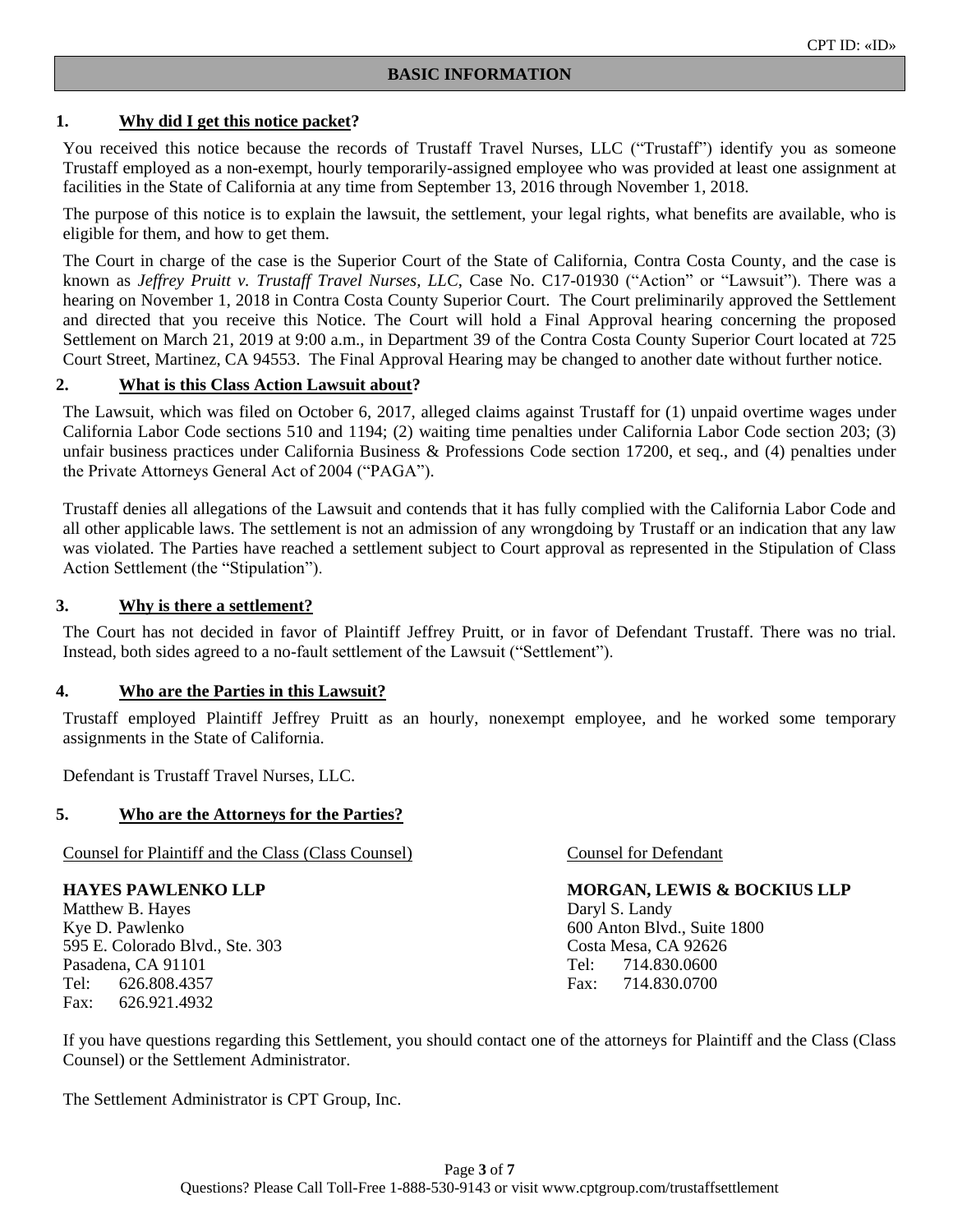## **6. What is the Settlement Amount?**

The proposed Settlement provides for a payment of \$2,000,000.00 (referred to as the "Gross Settlement Amount"). Class Counsel will apply to the Court for attorneys' fees of no more than thirty-three percent (33%) of the Gross Settlement Amount and for a reimbursement for litigation costs of no more than \$15,000.00. Class Counsel will apply for a Class Representative Service Award of no more than \$10,000.00 for Mr. Jeffrey Pruitt for his work and efforts prosecuting this case, and for undertaking the risks of payment of costs (a risk if there had been an unsuccessful outcome in this Lawsuit). The settlement also includes a payment of \$112,500 to the California Labor Workforce Development Agency for penalties under PAGA. The exact amount of the attorneys' fees, litigation costs, Class Representative Service Award, and Settlement Administrator costs will be determined by the Court at the Final Approval hearing. The remaining portion of the Gross Settlement Amount, the "Settlement Pool," is currently estimated to be approximately \$1,182,833.34. The Settlement Pool will be apportioned and paid out to eligible Class Members who do not request to be excluded ("opt out") of the settlement**. You are not required to submit a claim form to be eligible receive payment from the Settlement Pool.** 

## **7. How will the Settlement Payments be calculated?**

Eligible Class Members who do not opt out of the Settlement will receive their share of the Settlement Pool based on the formula described below.

Here's how it works:

Each eligible Settlement Class Member's share of the Settlement Pool will be determined based upon a percentage of the total number of overtime hours that Settlement Class Member worked during the time period covered by the Settlement. To be eligible for a Settlement Payment, a Class Member must have worked overtime during at least one pay period any time between September 13, 2016 and November 1, 2018.

All Settlement Payments to Settlement Class Members shall be allocated as follows for tax purposes: (a) 33.3% for compromise of a claim for alleged interest; (b) 33.3% for resolution of alleged unpaid wage claims; and (c) 33.3% for alleged penalties under the California Labor Code. The portion of the Settlement Payment attributable to unpaid wages will be subject to regular and/or applicable payroll and income tax withholdings, and will be reported on an IRS Form W-2. You will receive an IRS Form 1099 for the portion of the Settlement Payment attributable to alleged interest and penalties. Settlement Class Members receiving a Settlement Payment will be responsible for correctly characterizing this compensation for tax purposes and paying taxes due, if any.

## **HOW TO GET A PAYMENT**

## **8. How can I get my Settlement Payment and Approximately How Much Will It Be?**

If you are eligible for a Settlement Payment and you do nothing, you will automatically receive your Settlement Payment approximately 30 days after the Court approves the Settlement at a Final Approval Hearing. You must, however, notify the Settlement Administrator of any change in your name, mailing address and/or telephone number if the information shown on the envelope in which you received this notice is not correct. **It is your responsibility to keep the Settlement Administrator informed of any change in your address. Your Settlement Payment will be mailed to the last known address the Settlement Administrator has on file for you.** Settlement Payment checks should be deposited soon after receipt. Checks uncashed after 180 days will be voided and the funds sent to the California Department of Industrial Relations' Unclaimed Wages Fund for the benefit of the employee.

The amount of your payment is estimated to be **«estAmount»**. That amount is based on Trustaff's records that show that you worked **«OTHours»** overtime hours on a temporary assignment in California during the period of September 13, 2016 through November 1, 2018.

## **9. What do I do if I believe my Compensable Overtime Hours are incorrect?**

If you believe your amount of overtime hours worked during a temporary assignment in the State of California between September 13, 2016 through November 1, 2018 as stated in the paragraph above is incorrect, you may send a letter to the Settlement Administrator indicating what you believe to be the correct information. Your letter must be postmarked on or before January 29, 2019. You should include any documents or other information that supports what you believe to be the correct number of overtime hours. The Settlement Administrator will resolve any dispute regarding these issues based on Trustaff's records and any information that you provide. The estimated payment amount and number of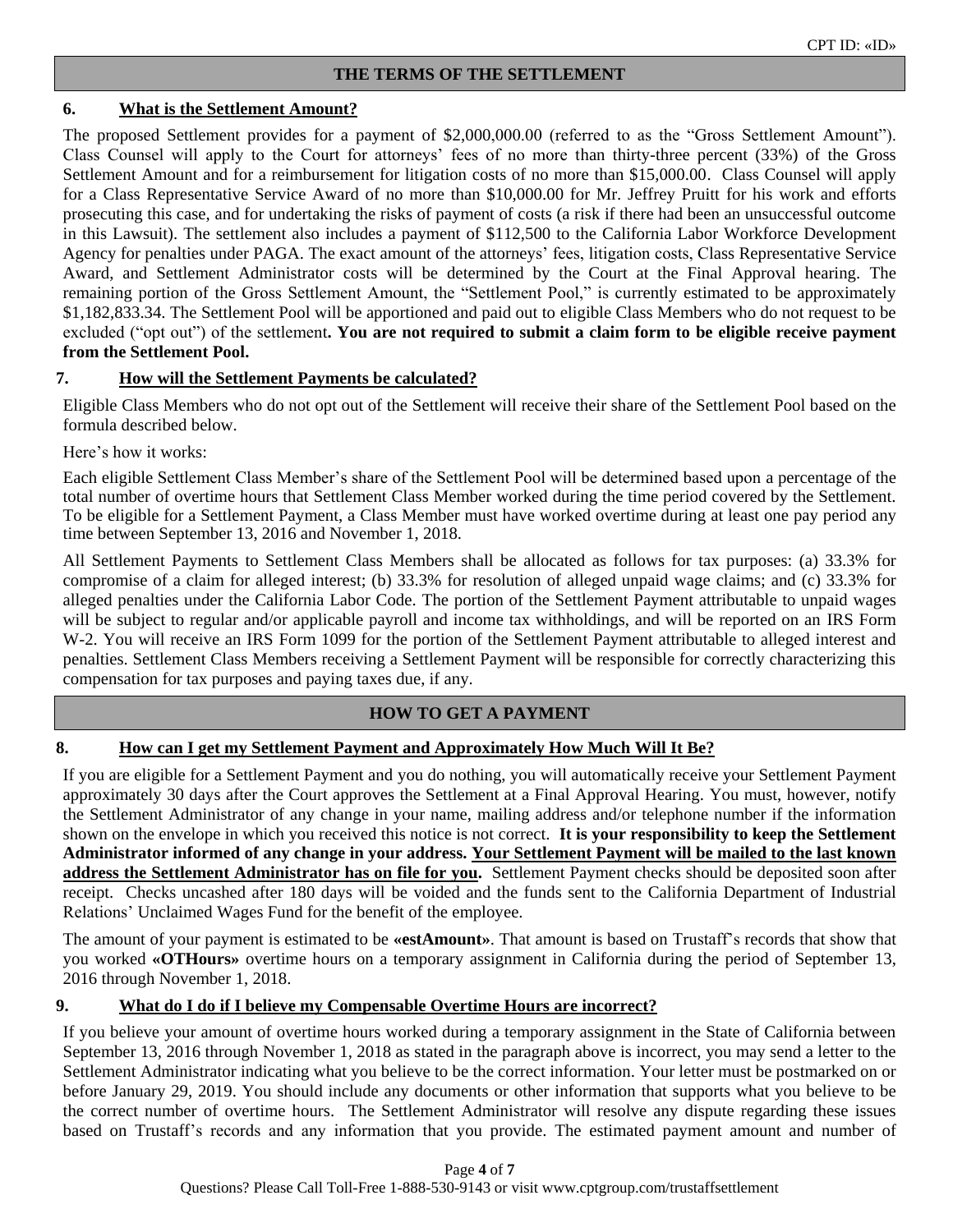overtime hours stated in the preceding paragraph will be presumed correct unless you supply company records from Trustaff or other competent records showing different information.

## **10. If I am eligible, when can I expect to receive my Settlement Payment?**

If you do not exclude yourself from the Settlement, your share of the Settlement will be mailed to you approximately 30 days after the Court's final approval of the Settlement. *Your share of the Settlement will be mailed to the address on file for you*. If your mailing address is different than the address to which this Notice was mailed, you must return the change of address form in the pre-printed return envelope included with this Notice. You can also contact the Settlement Administrator to change your address at 1-888-530-9143. Please do not telephone or contact the Court for information about this settlement or the claims process.

## **11. What am I giving up to get a payment?**

Unless you exclude yourself, you are staying in the Class, and that means that you can't sue, continue to sue, or be part of any other lawsuit against Trustaff concerning the legal claims being resolved in this case. Specifically, you will be giving up or "releasing" the claims described immediately below:

**Release of Claims**: After the Court has approved the Settlement, each Settlement Class member who has not submitted a timely and valid request to opt out of the Settlement will be bound by the approval and judgment and thereby fully release and discharge Trustaff and all affiliated entities (including past and present affiliates, parents, subsidiaries, predecessors, owners, members, successors, shareholders, divisions, and each of these entities' past and present assigns, directors, officers, employees, partners, shareholders, members, agents, insurers, attorneys, and representatives), from the following claims, which will be released from September 13, 2016 through November 1, 2018.

All claims and causes of action that are pled in or, based on the facts alleged, could have been pled in the Complaint or First Amended Complaint in the Action identified as *Jeffrey Pruitt v. Trustaff Travel Nurses, LLC*, Contra Costa Superior Court, Case No. C17-01930, namely the following (as well as all derivative claims and causes of action, i.e., claims that may arise from the same alleged violations):

(a) all claims for alleged unpaid overtime, double-time, and/or wages pursuant to contract or statute;

(b) all claims for the alleged failure to timely pay wages under California Labor Code sections 201, 202, 203, 204 or any other applicable Labor Code sections resulting or deriving from any of the claims referenced in subsection (a);

(c) all claims arising under California Business & Professions Code sections 17200, et seq., based upon any of the alleged unlawful conduct referenced in sub-sections (a) or (b);

(d) all claims for penalties pursuant to PAGA based on alleged violation(s) of the Labor Code or any applicable California Industrial Welfare Commission Wage Order(s) resulting or deriving from any of the alleged unlawful conduct referenced in sub-sections (a), (b), and (c); and

(e) any premiums, penalties, interest, costs, attorneys' fees, injunctive relief, declaratory relief, or accounting based on or resulting from the above-described claims (the "Released Claims").

All Class Members shall be bound by the release of claims unless they have affirmatively and effectively opted out of the settlement by submitting a valid and timely request for exclusion.

With respect to the Released Claims only, all Settlement Class Members waive their rights under California Civil Code section 1542, which states:

## **A GENERAL RELEASE DOES NOT EXTEND TO CLAIMS WHICH THE CREDITOR DOES NOT KNOW ABOUT OR SUSPECT TO EXIST IN HIS OR HER FAVOR AT THE TIME OF EXECUTING THE RELEASE, WHICH IF KNOWN BY HIM OR HER MUST HAVE MATERIALLY AFFECTED HIS OR HER SETTLEMENT WITH THE DEBTOR.**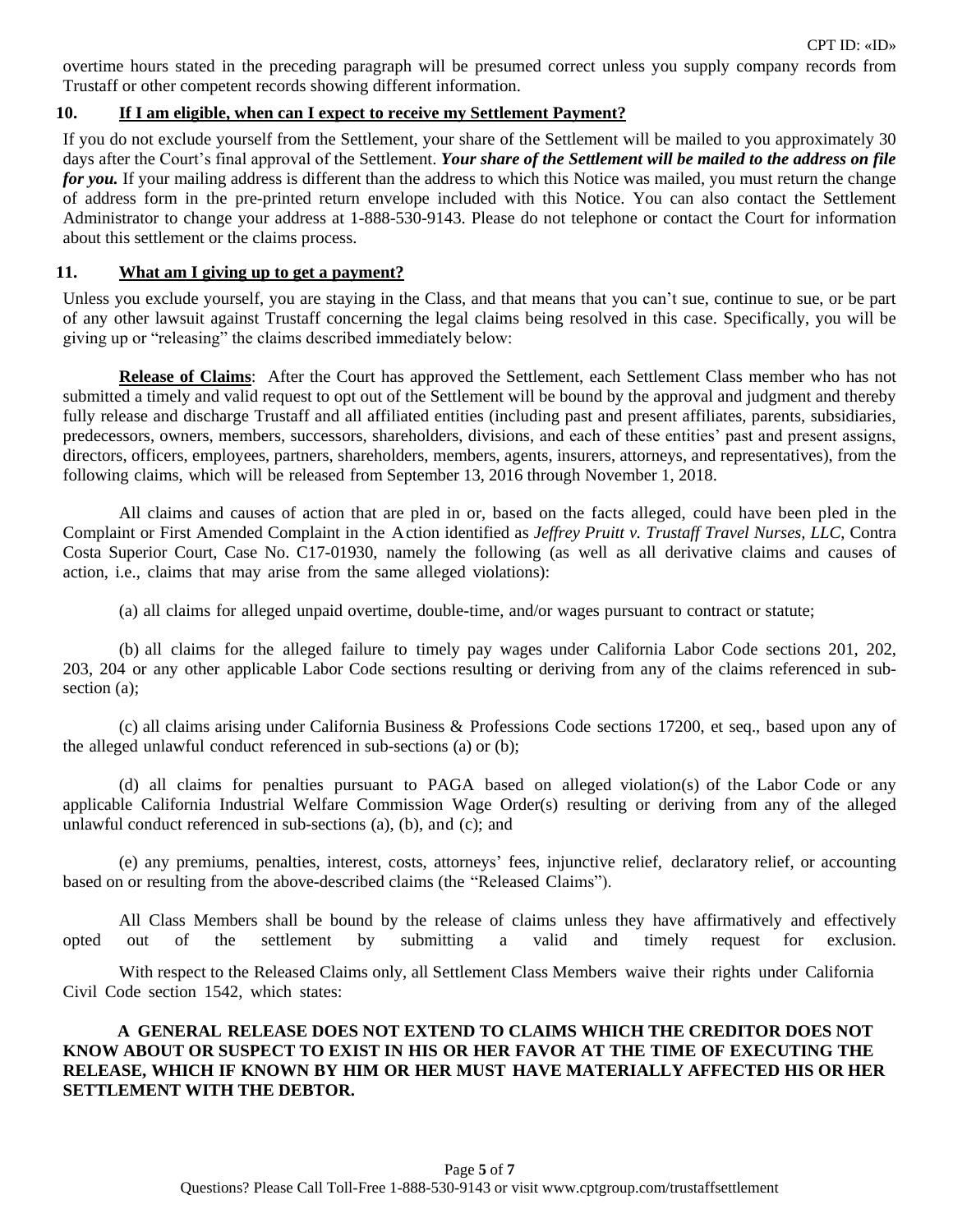## **EXCLUDING YOURSELF FROM THE SETTLEMENT**

#### **12. How do I get out of the settlement?**

If you wish to pursue your own separate lawsuit against Trustaff for the claims asserted in the Lawsuit, or if you otherwise wish not to participate in the settlement for whatever reason, you should exclude yourself from this case (that is, opt out of the Settlement). To opt out and exclude yourself from the case, you must send a signed and dated letter to the Settlement Administrator requesting to be excluded. The letter must state in substance:

"I want to opt out of the class action lawsuit and settlement entitled *Jeffrey Pruitt v. Trustaff Travel Nurses, LLC*, Contra Costa Superior Court Case No. C17-01930, filed on or around October 6, 2017. I understand that by requesting to be excluded from the settlement, I will receive no money from the settlement described in this Notice."

The opt out request letter must include the case name, case number, your full name, current address, and last four digits of your social security number, must be signed by you, and must be postmarked and mailed to the Settlement Administrator at the following address (or in the enclosed pre-printed envelope) on or before January 29, 2019. Opt out requests postmarked after this date may be disregarded.

## **Jeffrey Pruitt v. Trustaff Travel Nurses, LLC**

**Class Action Settlement Administrator** c/o CPT Group, Inc. 50 Corporate Park Irvine, CA 92606 Email: trustaffsettlement@cptgroup.com Fax: 949-419-3446

A Request for Exclusion form has been included with this Notice for your convenience.

## **13. If I don't exclude myself, can I sue Trustaff for the same thing later?**

No. Unless you exclude yourself, you give up any right to sue Trustaff for the claims being released by this settlement. If you have a claim or lawsuit already filed against Trustaff, you should speak to your lawyer in that case immediately. You may need to exclude yourself from Settlement and this Lawsuit to continue your own lawsuit. Remember, the Opt Out deadline is January 29, 2019.

## **14. If I exclude myself, can I get money from this settlement?**

No. If you exclude yourself, you will not receive a Settlement Payment. No portion of the Settlement monies will go back to Trustaff as a result of a request to be excluded.

## **OBJECTING TO THE SETTLEMENT**

## **15. How do I tell the Court that I don't like the settlement?**

If you don't think the Settlement is fair, you can object to the Settlement and tell the Court that you don't agree with the Settlement or some part of it. The Court will consider your input. To object, you must mail a written objection to the Settlement Administrator, CPT Group, Inc., at the addresses listed below postmarked no later than January 29, 2019. The written objection must include the following: (1) the case name and number: *Jeffrey Pruitt v. Trustaff Travel Nurses, LLC*, Case No. C17-01930; (2) your full name, address, and last four digits of your social security number, (3) the specific reasons you object to the terms of the Settlement, and (4) your signature. You should also state in the written objection whether you (or your attorney) intends to appear at the Final Fairness/Approval Hearing. If you are represented by an attorney, the written objection should include the name, address, and telephone number of the attorney. Mail the objection to the addresses listed below postmarked on or January 29, 2019.

**Jeffrey Pruitt v. Trustaff Travel Nurses, LLC Class Action Settlement Administrator** c/o CPT Group, Inc. 50 Corporate Park Irvine, CA 92606